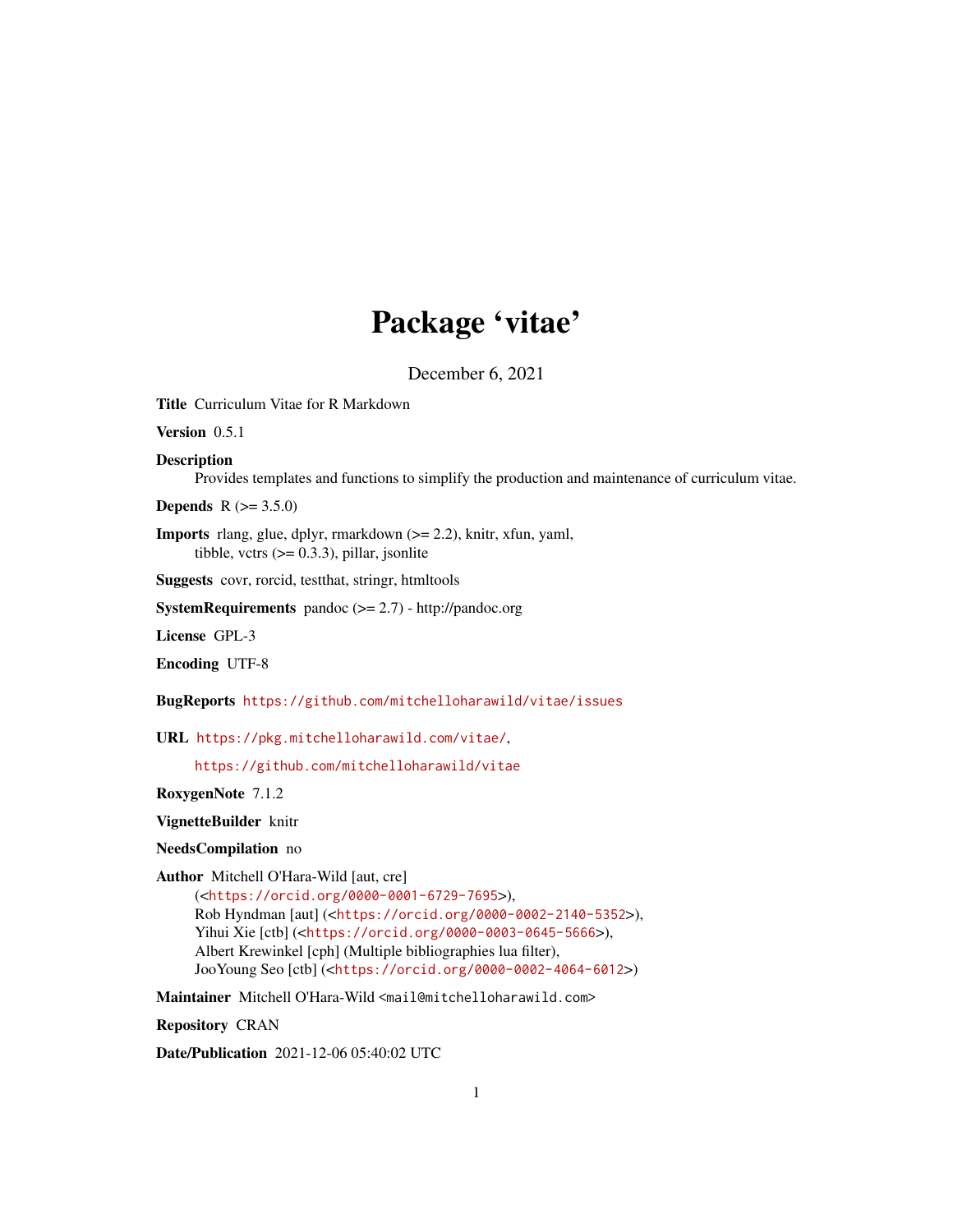#### <span id="page-1-0"></span>2 awesomecv and the state of the state of the state of the state of the state of the state of the state of the state of the state of the state of the state of the state of the state of the state of the state of the state o

# R topics documented:

| Index | 14 |
|-------|----|
|       |    |
|       |    |
|       |    |
|       |    |
|       |    |
|       |    |
|       |    |
|       |    |

awesomecv *Awesome CV template*

# Description

Awesome CV is LaTeX template for a CV or Résumé inspired by [Fancy CV:](https://www.overleaf.com/latex/templates/friggeri-cv-template/hmnchbfmjgqh) https://github.com/posquit0/Awesome-CV

# Usage

awesomecv(..., latex\_engine = "xelatex", page\_total = FALSE)

# Arguments

| $\cdots$     | Arguments passed to cv_document.                                                                        |
|--------------|---------------------------------------------------------------------------------------------------------|
| latex_engine | LaTeX engine for producing PDF output. Options are "pdflatex", "lualatex",<br>"xelatex" and "tectonic". |
| page_total   | If TRUE, the total number of pages is shown in the footer.                                              |

# Value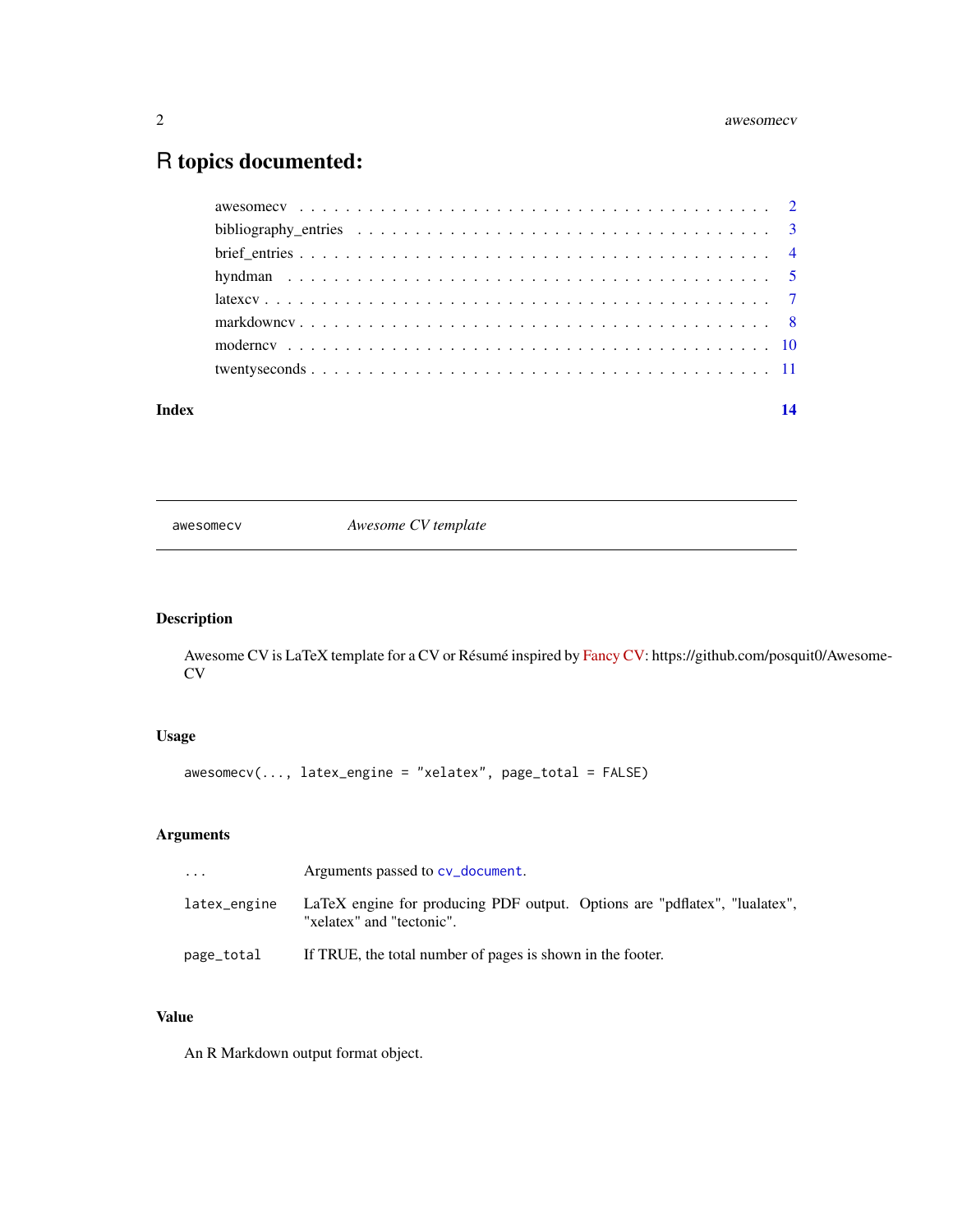# <span id="page-2-0"></span>Preview

| School of Physics & Chemistry, École Normale Supérieure<br>0+1 22 3333 4444   图 Harie. Carie6ear. fr   番 mariecurie.com   图 mariecurie   图 mariecurie   岁 mariecurie           |                                     |
|--------------------------------------------------------------------------------------------------------------------------------------------------------------------------------|-------------------------------------|
| Some stuff about me and the stuff of the stuff of the stuff of the stuff of the stuff of the stuff of the stuff                                                                |                                     |
| · I poisoned myself doing research.<br>· I was the first woman to win a Nobel prize<br>· I was the first person and only woman to win a Nobel prize in two different sciences. |                                     |
| Education                                                                                                                                                                      |                                     |
| <b>Flying University</b>                                                                                                                                                       | Warsaw, Poland                      |
| INFORMAL STUDIES                                                                                                                                                               | 1889.91                             |
| Sorbonne Université                                                                                                                                                            | Paris, France                       |
| <b>MASTER OF PHYSICS</b>                                                                                                                                                       | 1893                                |
| Sorbonne Université                                                                                                                                                            | Paris, France                       |
| <b>MASTER OF MATHEMATICS</b>                                                                                                                                                   | 1894                                |
| Nobel Prizes                                                                                                                                                                   |                                     |
|                                                                                                                                                                                | Awarded for her                     |
|                                                                                                                                                                                | work on                             |
| Nobel Prize in Physics<br>1903                                                                                                                                                 | radioactivity with                  |
|                                                                                                                                                                                | Pierre Curie and<br>Henri Becquerel |
|                                                                                                                                                                                | Awarded for the                     |
|                                                                                                                                                                                |                                     |
| 1911<br>Nobel Prize in Chemistry                                                                                                                                               | discovery of radium                 |

1. O'Hara-Wild, M., & Hyndman, R. (2020). Vitae: Curriculum vitae for r markdown.

2. Müller, K., & Wickham, H. (2021). Tibble: Simple data frames.  $https://CRAN.R-project.org/package= tibble$ 

 $\text{Market Curie} \; \cdot \; \text{Current} \; \text{Vitae}$ 

#### Author(s)

JANUARY 2021

Mitchell O'Hara-Wild, theme by Byungjin Park [\(@posquit0\)](https://github.com/posquit0)

bibliography\_entries *Print bibliography section*

# Description

Given a bibliography file, this function will generate bibliographic entries for one or more types of bib entry.

 $\sim$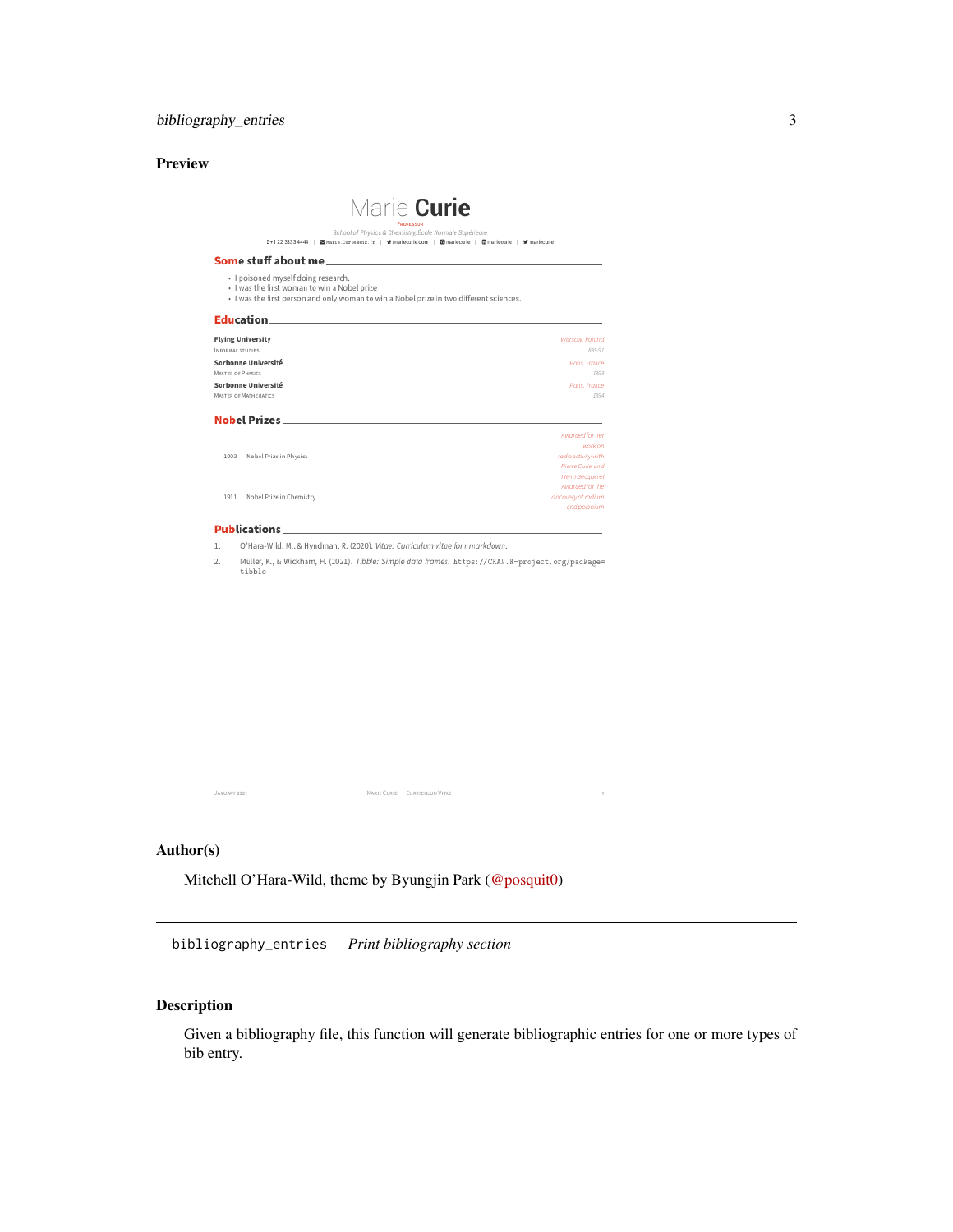#### <span id="page-3-0"></span>Usage

```
bibliography_entries(file, startlabel = NULL, endlabel = NULL)
```
#### Arguments

| file       | A path to a bibliography file understood by $r$ markdown: :pandoc_citeproc_convert(). |
|------------|---------------------------------------------------------------------------------------|
| startlabel | Defunct.                                                                              |
| endlabel   | Defunct.                                                                              |

#### Value

A dataset representing the bibliographic entries, suitable for generating a reference section in a document.

#### Author(s)

Mitchell O'Hara-Wild & Rob J Hyndman

#### Examples

```
# Create a bibliography from a set of packages
bib <- tempfile(fileext = ".bib")
knitr::write_bib(c("vitae", "tibble"), bib)
# Import the bibliography entries into a CV
bibliography_entries(bib)
# The order of these entries can be customised using `dplyr::arrange()`
bibliography_entries(bib) %>%
  arrange(desc(title))
# For more complex fields like author, you can also sort by component fields.
# For example, use `author$family` to sort by family names.
bibliography_entries(bib) %>%
  arrange(desc(author$family))
```
brief\_entries *CV entries*

#### Description

This function accepts a data object (such as a tibble) and formats the output into a suitable format for the template used. The inputs can also involve further calculations, which will be done using the provided data.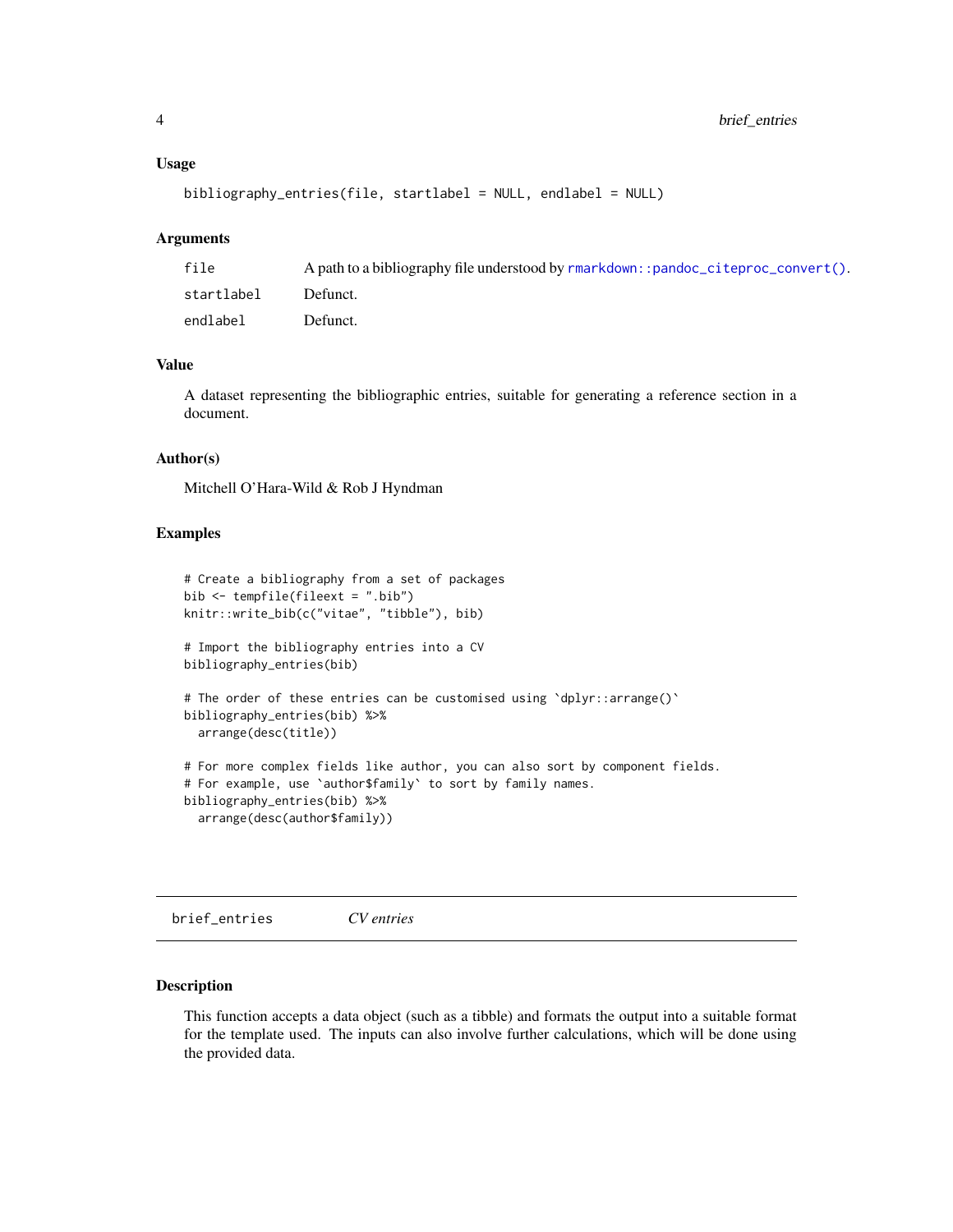#### <span id="page-4-0"></span>hyndman 5

#### Usage

brief\_entries(data, what, when, with, .protect = TRUE)

detailed\_entries(data, what, when, with, where, why, .protect = TRUE)

# Arguments

| data     | A data. frame or tibble.                                                                                                                                                                                                                                                              |
|----------|---------------------------------------------------------------------------------------------------------------------------------------------------------------------------------------------------------------------------------------------------------------------------------------|
| what     | The primary value of the entry (such as workplace title or degree).                                                                                                                                                                                                                   |
| when     | The time of the entry (such as the period spent in the role).                                                                                                                                                                                                                         |
| with     | The company or organisation.                                                                                                                                                                                                                                                          |
| .protect | When TRUE, inputs to the previous arguments will be protected from being<br>parsed as LaTeX code.                                                                                                                                                                                     |
| where    | The location of the entry.                                                                                                                                                                                                                                                            |
| why      | Any additional information, to be included as dot points. Multiple dot points can<br>be provided via a list column. Alternatively, if the same what, when, with, and<br>where combinations are found in multiple rows, the why entries of these rows<br>will be combined into a list. |

#### Details

All non-data inputs are optional, and will result in an empty space if omitted.

#### Examples

```
packages_used <- tibble::tribble(
 \sim package, \sim date, \sim language, \sim timezone, \sim details,
 "vitae", Sys.Date(), "R", Sys.timezone(), c("Making my CV with vitae.", "Multiple why entries."),
 "rmarkdown", Sys.Date()-10, "R", Sys.timezone(), "Writing reproducible, dynamic reports using R."
)
packages_used %>%
 detailed_entries(what = package, when = date, with = language, where = timezone, why = details)
```
hyndman *Hyndman CV template*

#### Description

Produces a CV using the style used in Rob Hyndman's CV: https://robjhyndman.com/hyndsight/cv/

#### Usage

hyndman(...)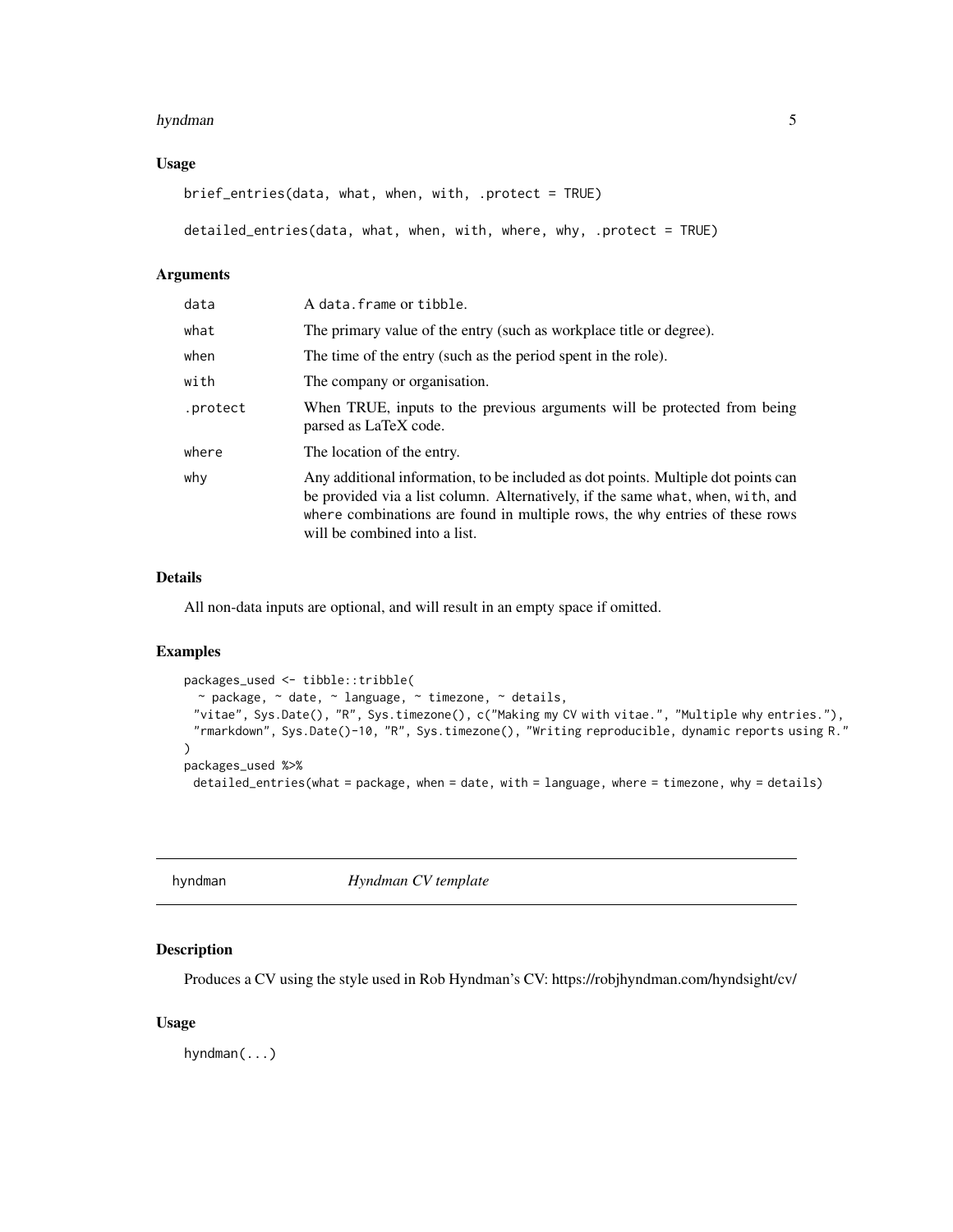#### <span id="page-5-0"></span>6 hyndman

#### Arguments

... Arguments passed to [cv\\_document](#page-0-0).

# Value

An R Markdown output format object.

# Preview

| <b>Marie Curie</b><br>Professor<br><b>Curriculum Vitae</b><br>January 2021 |                                                                                                                                                                                                   | School of Physics & Chemistry, École Normale Supérieure<br>۰<br>mariecurie.com<br>+1 22 3333 4444<br>L<br>Marie.Curie@ens.fr<br>м<br><b>@mariecurie</b><br>mariecurie<br>o<br>mariecurie<br>in |  |
|----------------------------------------------------------------------------|---------------------------------------------------------------------------------------------------------------------------------------------------------------------------------------------------|------------------------------------------------------------------------------------------------------------------------------------------------------------------------------------------------|--|
|                                                                            | Some stuff about me<br>> I poisoned myself doing research.<br>I was the first woman to win a Nobel prize<br>I was the first person and only woman to win a Nobel prize in two different sciences. |                                                                                                                                                                                                |  |
| <b>Education</b>                                                           |                                                                                                                                                                                                   |                                                                                                                                                                                                |  |
| 1889-91                                                                    | <b>Informal studies</b><br>Warsaw. Poland                                                                                                                                                         | <b>Flying University</b>                                                                                                                                                                       |  |
| 1893                                                                       | <b>Master of Physics</b><br>Paris, France                                                                                                                                                         | Sorbonne Université                                                                                                                                                                            |  |
| 1894                                                                       | <b>Master of Mathematics</b><br>Paris, France                                                                                                                                                     | Sorbonne Université                                                                                                                                                                            |  |
| <b>Nobel Prizes</b>                                                        |                                                                                                                                                                                                   |                                                                                                                                                                                                |  |
|                                                                            |                                                                                                                                                                                                   |                                                                                                                                                                                                |  |
| 1903                                                                       | <b>Nobel Prize in Physics</b><br>Awarded for her work on radioactivity with Pierre Curie and Henri Becquerel                                                                                      |                                                                                                                                                                                                |  |

1. O'Hara-Wild, M., & Hyndman, R. (2020). Vitae: Curriculum vitae for r markdown.

2. Müller, K., & Wickham, H. (2021). Tibble: Simple data frames. https://CRAN.R-project.org/package=tibble

 $\,$   $\,$ 

Author(s)

Rob J Hyndman & Mitchell O'Hara-Wild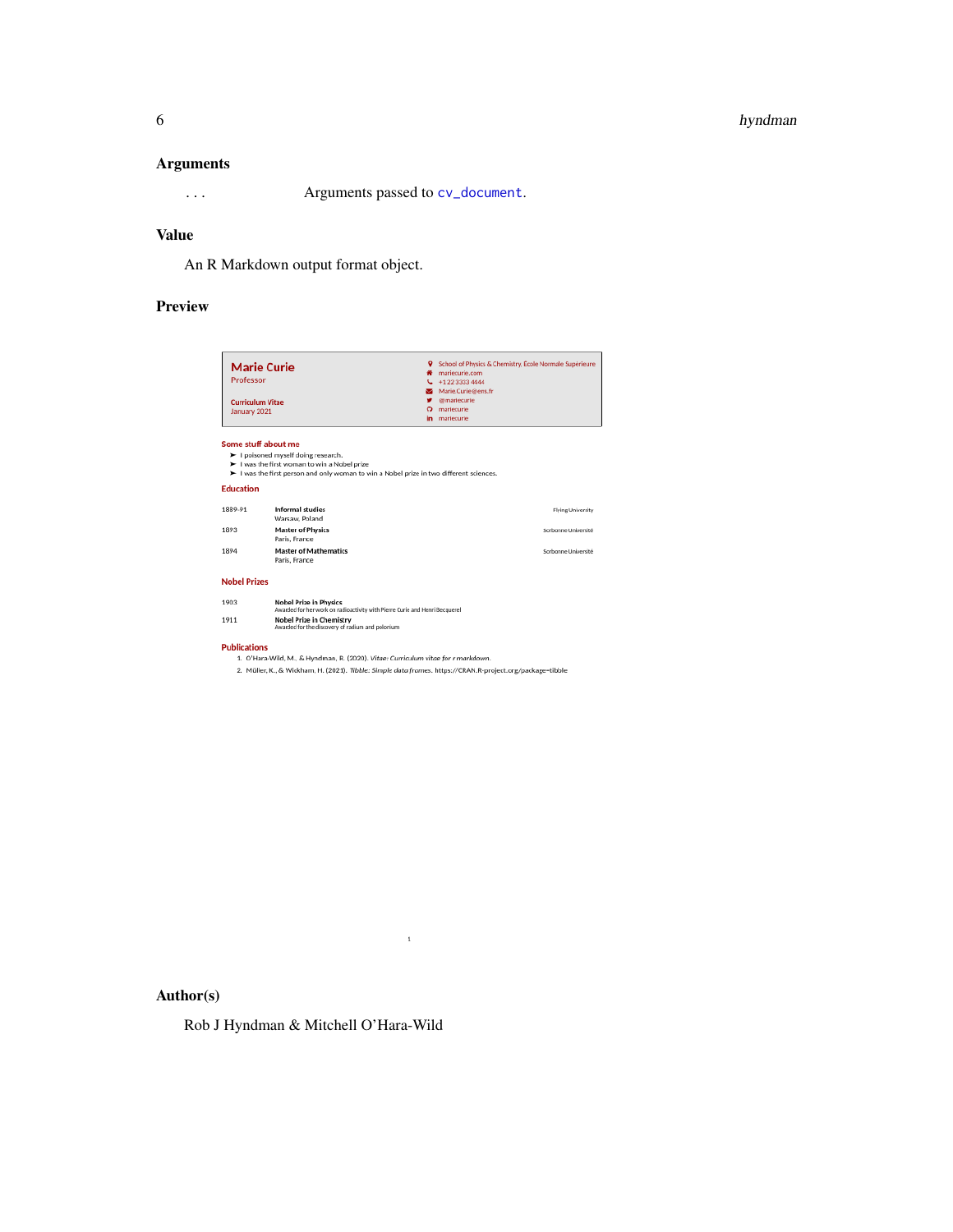<span id="page-6-0"></span>latexcv *latexcv cv and resume templates*

# Description

A collection of simple and easy to use, yet powerful LaTeX templates for CVs and resumes: https://github.com/jankapunkt/latexcv

### Usage

```
latexcv(..., theme = c("classic", "modern", "rows", "sidebar", "two_column"))
```
#### Arguments

- ... Arguments passed to [cv\\_document](#page-0-0).
- theme The theme used for the template (previews in link above).

### Value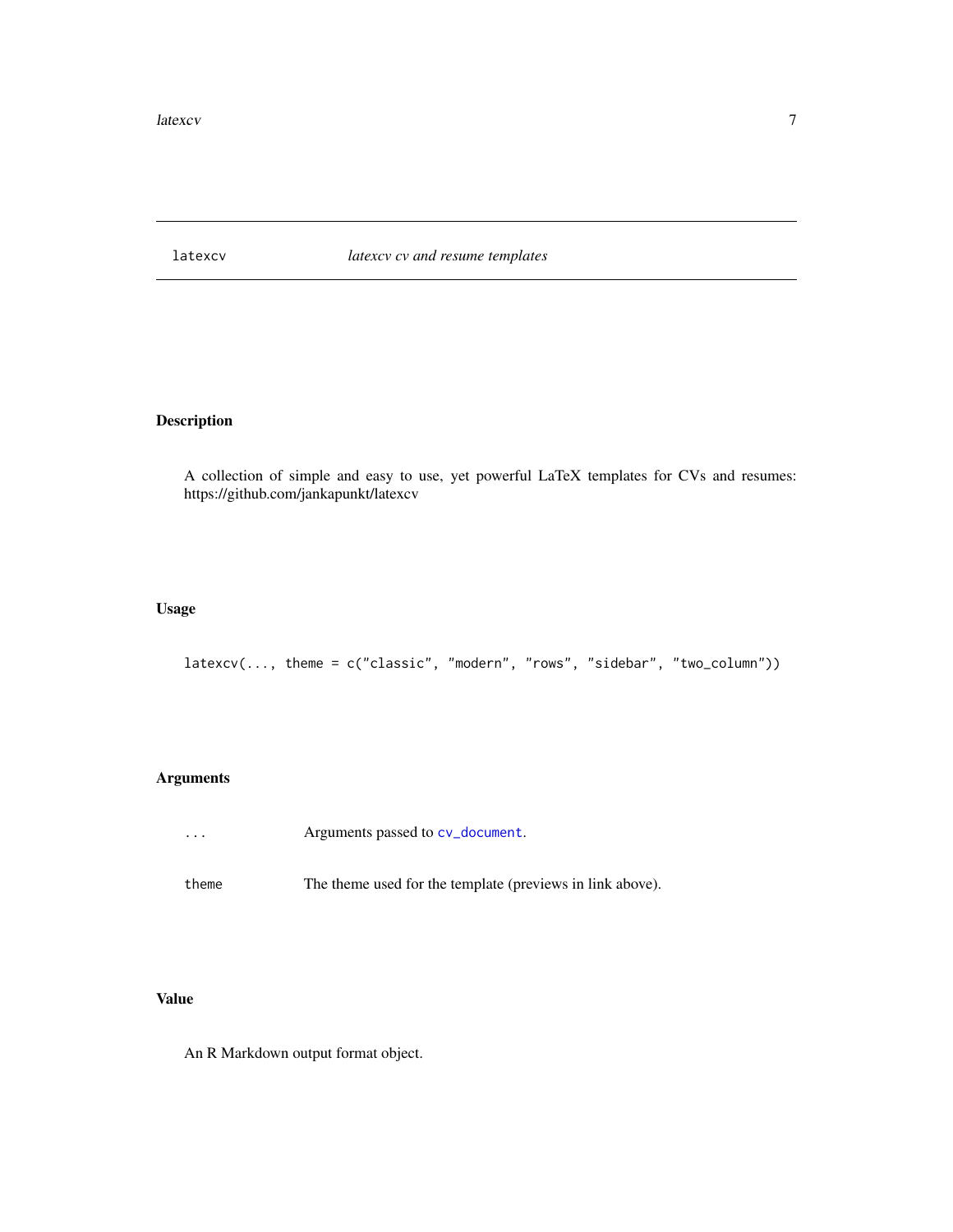<span id="page-7-0"></span>Preview

# MARIE CURIE | RESUME

| L +1 22 3333 4444<br>Marie Curie0ens .fr                                                |
|-----------------------------------------------------------------------------------------|
|                                                                                         |
| · I was the first person and only woman to win a Nobel prize in two different sciences. |
|                                                                                         |
| 1889-91                                                                                 |
| 1893                                                                                    |
| 1894                                                                                    |
|                                                                                         |
| 1903                                                                                    |
| 1911                                                                                    |
|                                                                                         |

O'Hara-Wild, M., & Hyndman, R. (2020). *Vitge: Curriculum vitge for r markdown.*<br>Müller, K., & Wickham, H. (2021). *Tibble: Simple data frames. [*https://CRAM.R-project.org/package=]<br>[13bbJe]  $\frac{1}{2}$ 

#### Author(s)

Mitchell O'Hara-Wild, themes by Jan Küster [\(@jankapunkt\)](https://github.com/jankapunkt)

markdowncv *Eliseo Papa's markdown-cv template*

#### Description

Produces a CV in the HTML format using various styles of the markdown-cv template: https://github.com/elipapa/markdowncv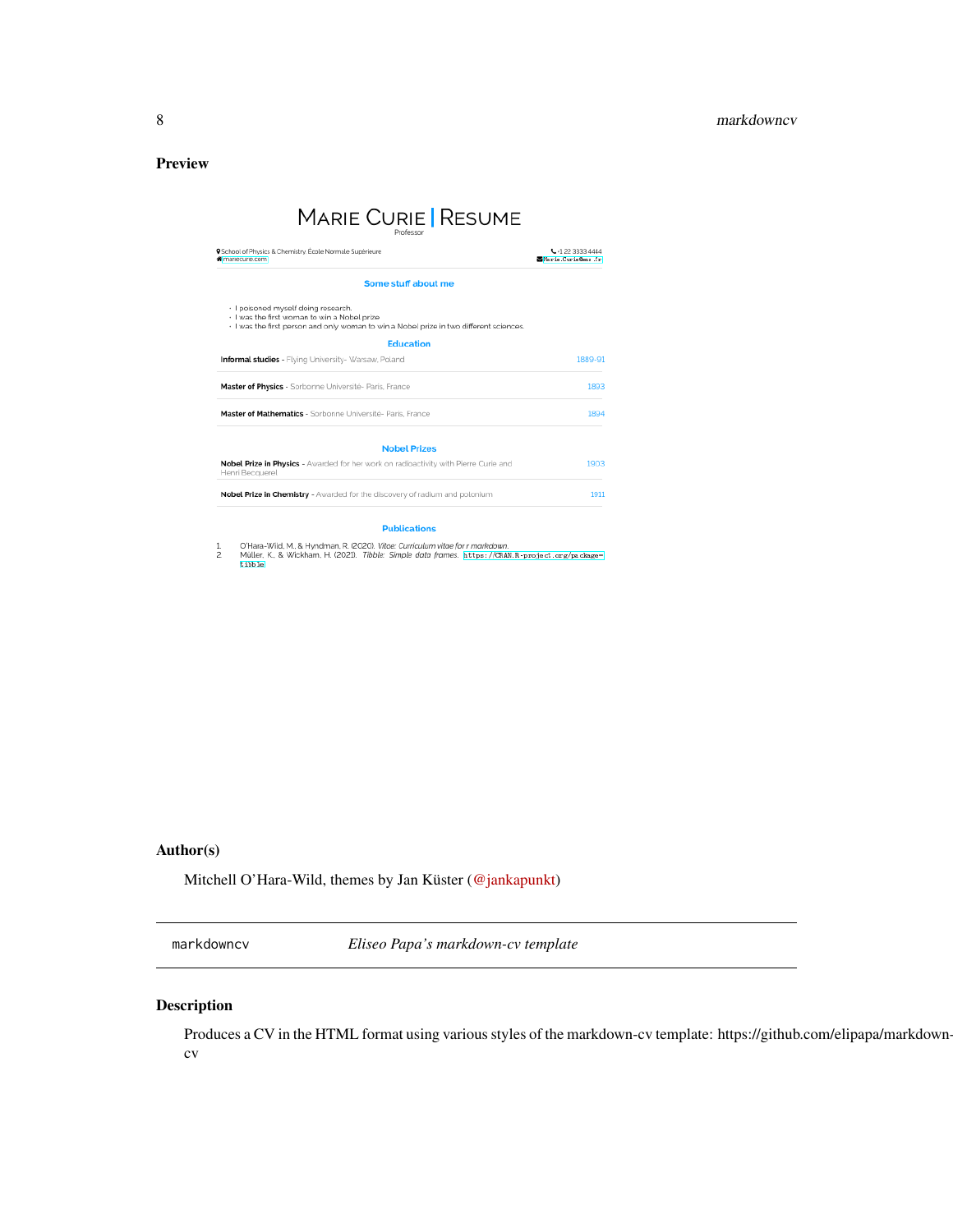# <span id="page-8-0"></span>markdowncv 9

# Usage

```
markdowncv(..., theme = c("kjhealy", "blmoore", "davewhipp"))
```
# Arguments

| .     | Arguments passed to cv_document.                                                                                                                                                                                                                             |
|-------|--------------------------------------------------------------------------------------------------------------------------------------------------------------------------------------------------------------------------------------------------------------|
| theme | The style used in the CV (matches the prefix of CSS files). The "kinealy" theme<br>is inspired by @kjhealy's vita template, "blmoore" is from @blmoore's md-<br>cy template, and "davewhipp" is @davewhipp's theme which notably has dates<br>right aligned. |

## Value

An R Markdown output format object.

### Preview

|                     |         | Marie Curie<br>Professor                                                                                                                                                    |
|---------------------|---------|-----------------------------------------------------------------------------------------------------------------------------------------------------------------------------|
|                     |         | School of Physics & Chemistry, École Normale Supérieure                                                                                                                     |
|                     |         | +1 22 3333 4444   mariecurie.com   Marie.Curie@ens.fr   mariecurie   mariecurie   mar                                                                                       |
| Some stuff about me |         | I poisoned myself doing research.<br>I was the first woman to win a Nobel prize<br>I was the first person and only woman to win a Nobel prize in two different<br>sciences. |
| Education           | 1889-91 | Warsaw, Poland Informal studies (Flying University)                                                                                                                         |
|                     | 1893    | Paris, France Master of Physics (Sorbonne Université)                                                                                                                       |
|                     | 1894    | Paris, France Master of Mathematics (Sorbonne Université)                                                                                                                   |
|                     |         |                                                                                                                                                                             |
| <b>Nobel Prizes</b> | 1903    | Nobel Prize in Physics (Awarded for her work on radioactivity with Pierre Curie and<br>Henri Becquerel)                                                                     |
|                     | 1911    | Nobel Prize in Chemistry (Awarded for the discovery of radium and polonium)                                                                                                 |
|                     |         |                                                                                                                                                                             |
| <b>Publications</b> | 1.      | O'Hara-Wild, M., & Hyndman, R. (2020). Vitae: Curriculum vitae for r markdown.                                                                                              |
|                     | 2.      | Müller, K., & Wickham, H. (2021). Tibble: Simple data frames. https://CRAN.R-<br>project.org/package=tibble                                                                 |

# Author(s)

Mitchell O'Hara-Wild, theme by Eliseo Papa [\(@elipapa\)](https://github.com/elipapa)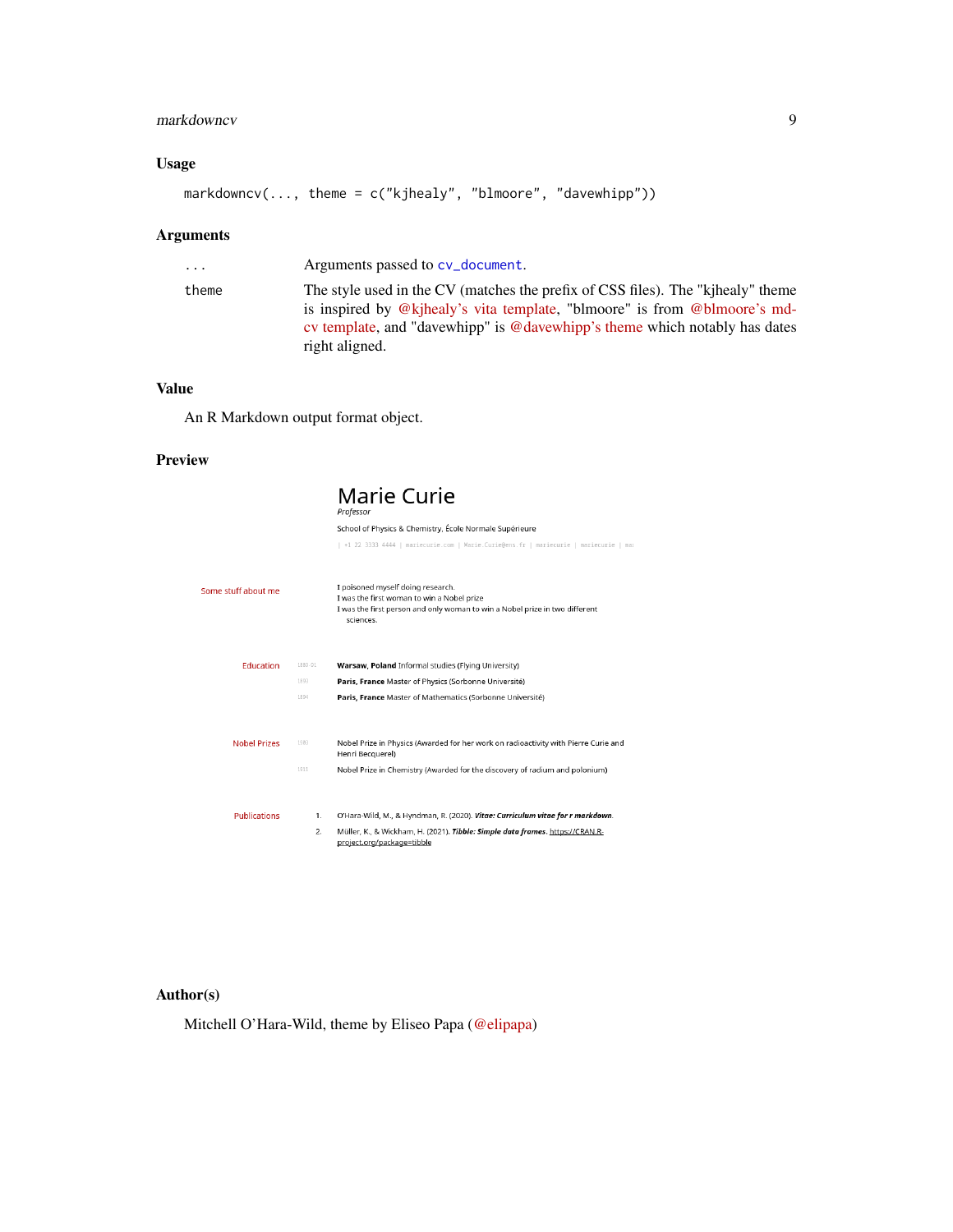<span id="page-9-0"></span>moderncv *Moderncv template*

# Description

Moderncv provides a documentclass for typesetting curricula vitae in various styles. Moderncv aims to be both straightforward to use and customizable, providing five ready-made styles (classic, casual, banking, oldstyle and fancy): https://github.com/xdanaux/moderncv

#### Usage

```
moderncv(
  ...,
  theme = c("casual", "classic", "oldstyle", "banking", "fancy"),
  latex_engine = "pdflatex"
\mathcal{L}
```
#### Arguments

| .            | Arguments passed to cv_document.                                                                        |  |
|--------------|---------------------------------------------------------------------------------------------------------|--|
| theme        | The theme used for the template.                                                                        |  |
| latex_engine | LaTeX engine for producing PDF output. Options are "pdflatex", "lualatex",<br>"xelatex" and "tectonic". |  |

#### Value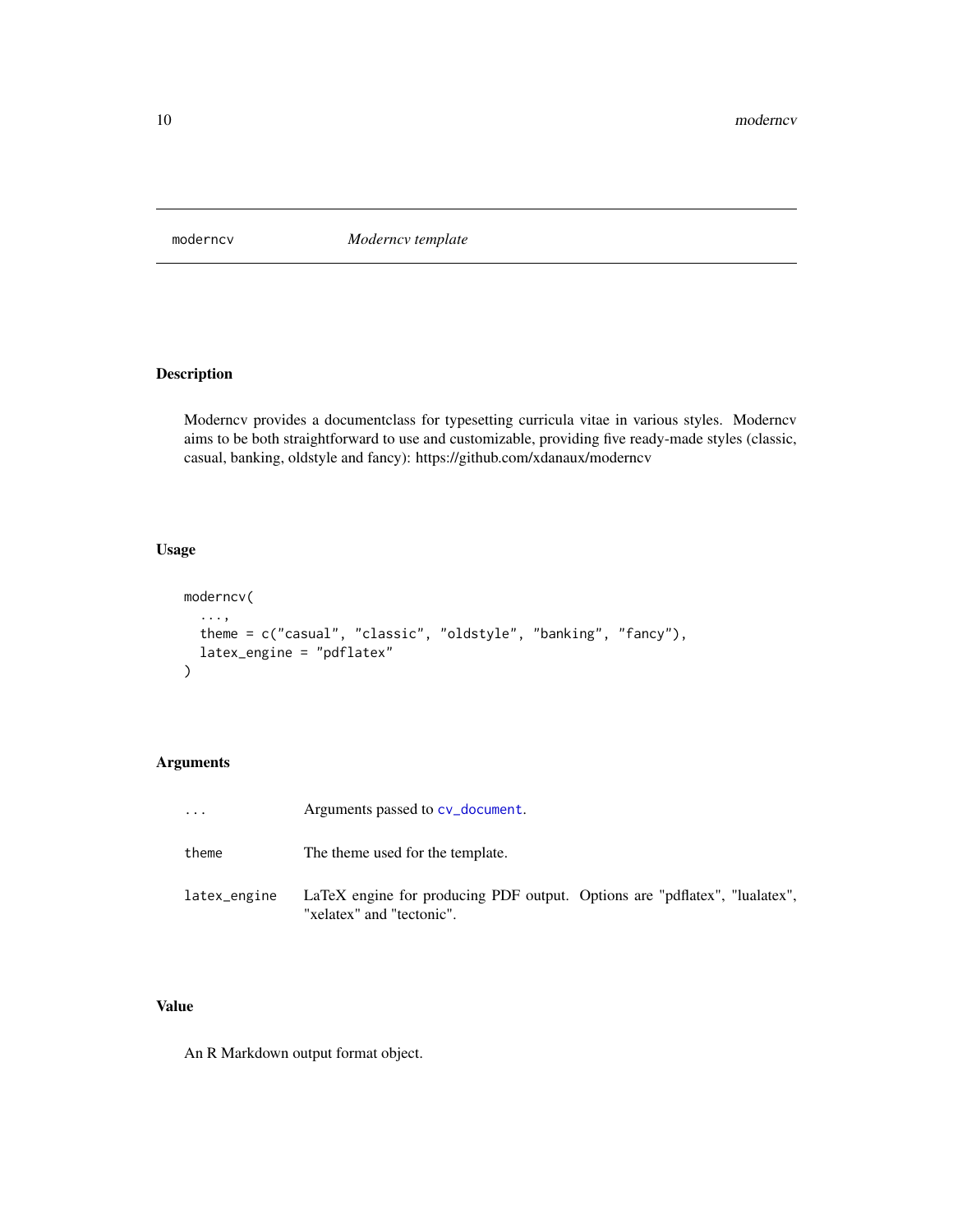#### <span id="page-10-0"></span>Preview

# Marie Curie

Professor

 $\blacksquare$  Some stuff about me  $\bullet$  I poisoned myself doing research. <br>  $\bullet$  I was the first woman to win a Nobel prize  $\bullet$  I was the first person and only woman to win a Nobel prize in two different sciences.  $\blacksquare$  Education 1889-91 Informal studies, Flying University, Warsaw, Poland. 1893 Master of Physics, Sorbonne Université, Paris, France. 1894 Master of Mathematics, Sorbonne Université, Paris, France. Nobel Prizes 1903 Nobel Prize in Physics. Awarded for her work on radioactivity with Pierre Curie and Henri Becquerel  $1911$   $\,$  Nobel Prize in Chemistry. Awarded for the discovery of radium and polonium Publications O'Hara-Wild, M., & Hyndman, R. (2020). Vitae: Curriculum vitae for  $r$  markdown.<br>Müller, K., & Wickham, H. (2021). *Tibble: Simple data frames.* https://CRAN.<br>R-project.org/package=tibble  $\mathbf{1}$ 



#### Author(s)

Mitchell O'Hara-Wild, theme by Xavier Danaux [\(@xdanaux\)](https://github.com/xdanaux)

twentyseconds *Twenty Seconds CV template*

#### Description

A curriculum vitae, otherwise known as a CV or résumé, is a document used by individuals to communicate their work history, education and skill set. This is a style template for your curriculum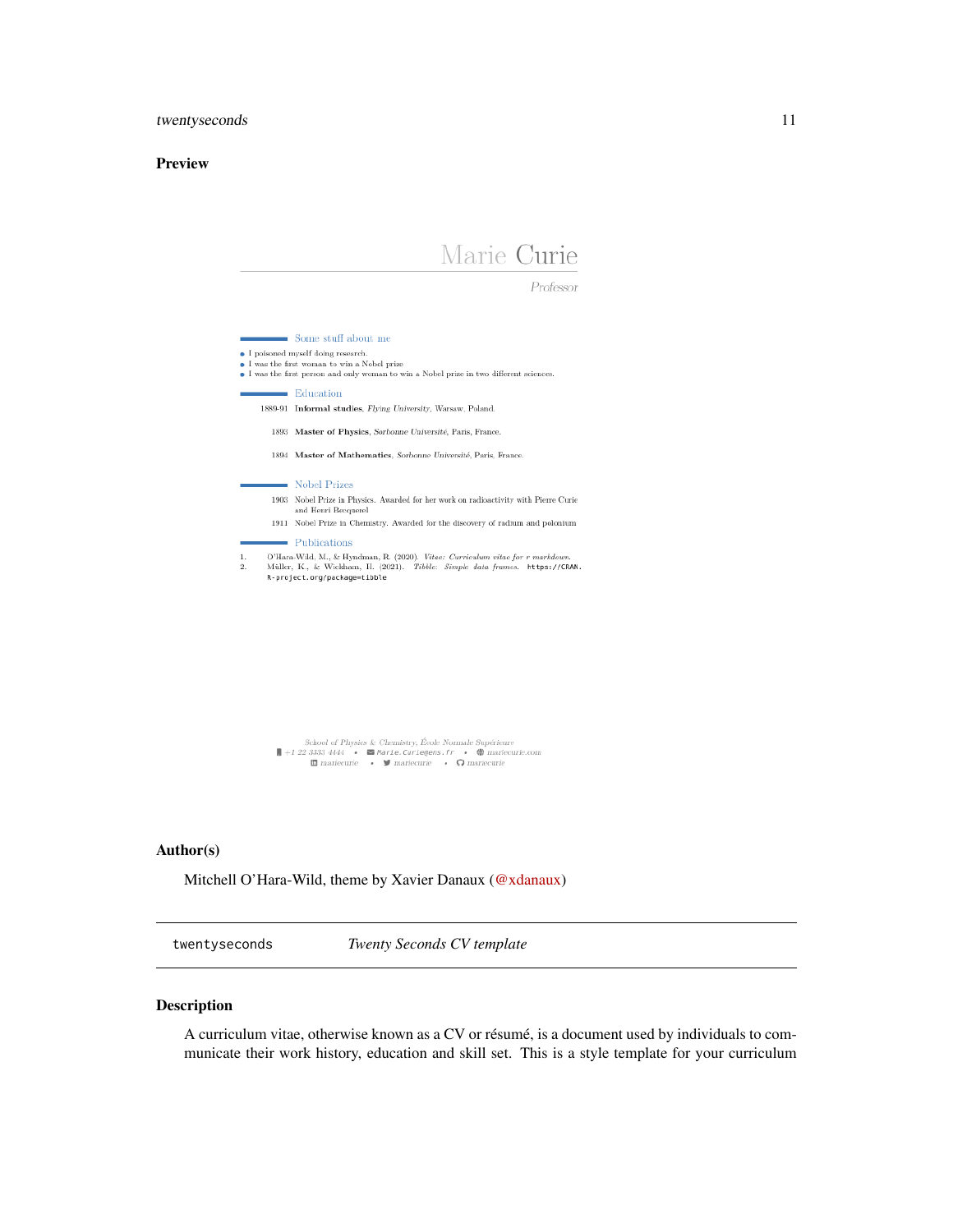# <span id="page-11-0"></span>12 twentyseconds

written in LaTex. The main goal of this template is to provide a curriculum that is able to survive to the résumés screening of "twenty seconds": https://github.com/spagnuolocarmine/TwentySecondsCurriculumVitae-LaTex

Usage

twentyseconds(...)

Arguments

... Arguments passed to [cv\\_document](#page-0-0).

Value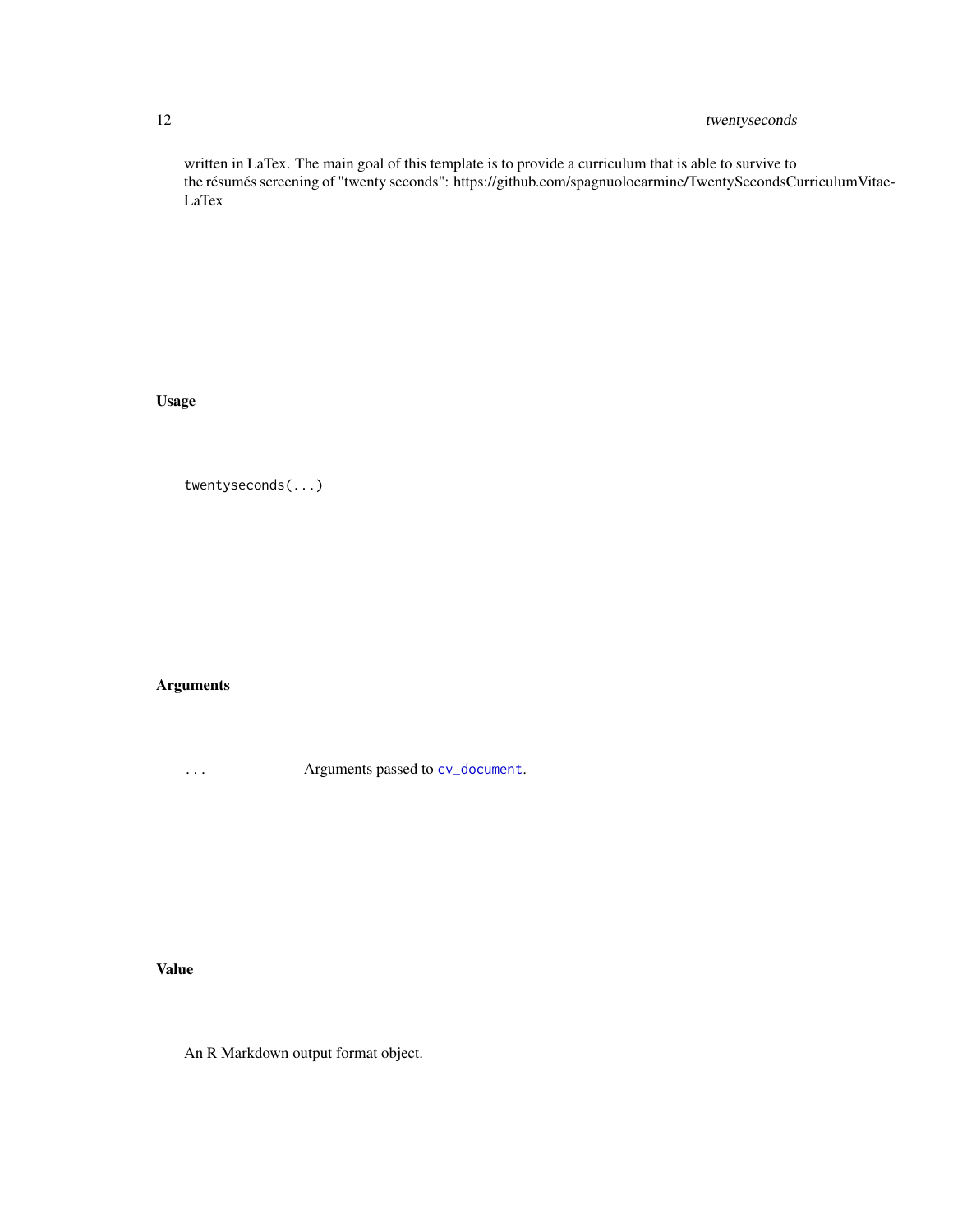# twentyseconds 13

#### Preview



| Some stuff about me<br>· I poisoned myself doing research.                                                                                 |                                                                                                             |  |  |
|--------------------------------------------------------------------------------------------------------------------------------------------|-------------------------------------------------------------------------------------------------------------|--|--|
| . I was the first woman to win a Nobel prize<br>. I was the first person and only woman to win a Nobel prize in two different<br>sciences. |                                                                                                             |  |  |
| [Education]                                                                                                                                |                                                                                                             |  |  |
| 1889-91                                                                                                                                    | Informal studies<br>Flying University<br>Warsaw, Poland                                                     |  |  |
| 1893                                                                                                                                       | Master of Physics<br>Sorbonne Université<br>Paris, France                                                   |  |  |
| 1894                                                                                                                                       | Master of Mathematics<br>Sorbonne Université<br>Paris, France                                               |  |  |
| <b>Nobel Prizes</b>                                                                                                                        |                                                                                                             |  |  |
| 1903                                                                                                                                       | Nobel Prize in Physics. Awarded for her work on radioactivity with<br>Pierre Curie and Henri Becquerel      |  |  |
| 1911                                                                                                                                       | Nobel Prize in Chemistry. Awarded for the discovery of radium and<br>polonium                               |  |  |
|                                                                                                                                            | [Publications]                                                                                              |  |  |
| 1.                                                                                                                                         | O'Hara-Wild, M., & Hyndman, R. (2020). Vitae: Curriculum vitae for r<br>markdown                            |  |  |
| 2.                                                                                                                                         | Müller, K., & Wickham, H. (2021). Tibble: Simple data frames. https:<br>//CRAN.R-project.org/package=tibble |  |  |

# Author(s)

Mitchell O'Hara-Wild, theme by Carmine Spagnuolo [\(@spagnuolocarmine\)](https://github.com/spagnuolocarmine)